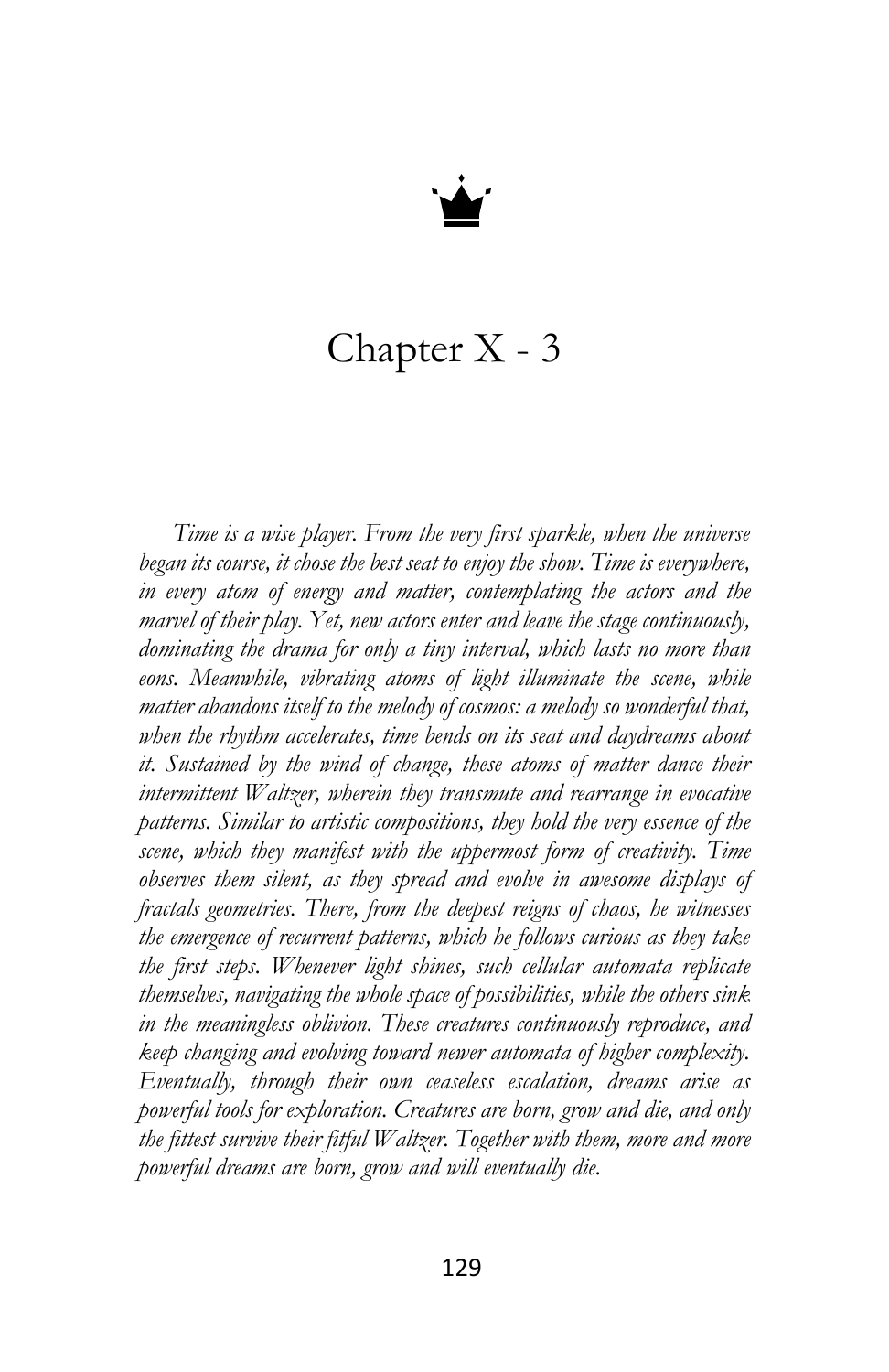The small quay was approaching fast from the other side of the bay, and yet it was leaving enough time for you to disentangle the situation. Meanwhile, Ujana was walking fast next to you, with sad albeit resolute eyes. For a moment, before you took the floor again, you feel like he was rushing toward his relatives only to put an end to this conversation. The solemn gait of the young boy, with his elderly cane, convinced you that this might be the case. Nevertheless, you know you have the power to keep everything under control. What scares you the most, now, is the feeling that this was the only one chance to prove it, before things got worse.

"U... listen, there's no reason to feel like this."

"I'm listening" – he replies aloof – "but, please, don't treat me like a piece of porcelain: I'm not a child, we agreed on that."

"Of course you are not" – you emphasize, trying to reassure him – "and I think you've proved it enough already."

 $(0, 0)$ 

"Also, we still have that open point to discuss."

"What point?" – he asks, masking an intrigued look.

"Well, I wanted to tell you why, in my opinion, a comparison between science and religion is baseless."

"Ah, true, I remember: that you 'agree with what I said' about science and religion, 'but there's a point' that I overlooked which, for you, 'invalidates' my concerns. Great. I really want to see it."

"Exactly. I promise that you will..."

"... that I'll change my mind? I don't think so, not at all. Honestly, I don't even know anymore what to believe."

"Oh come on, why do you close yourself so much? I can show you that it's all right, if you only listened with a positive attitude."

"I already answered, I'm listening. You've been very kind with me" – he adds – "but now this story left me in a bad mood."

"OK, I understand. Then..." – you take a deep breath – "here we go with that last point. First, I'm sure you remember what we said about intelligence, that we cannot make comparisons because we don't know how to define it."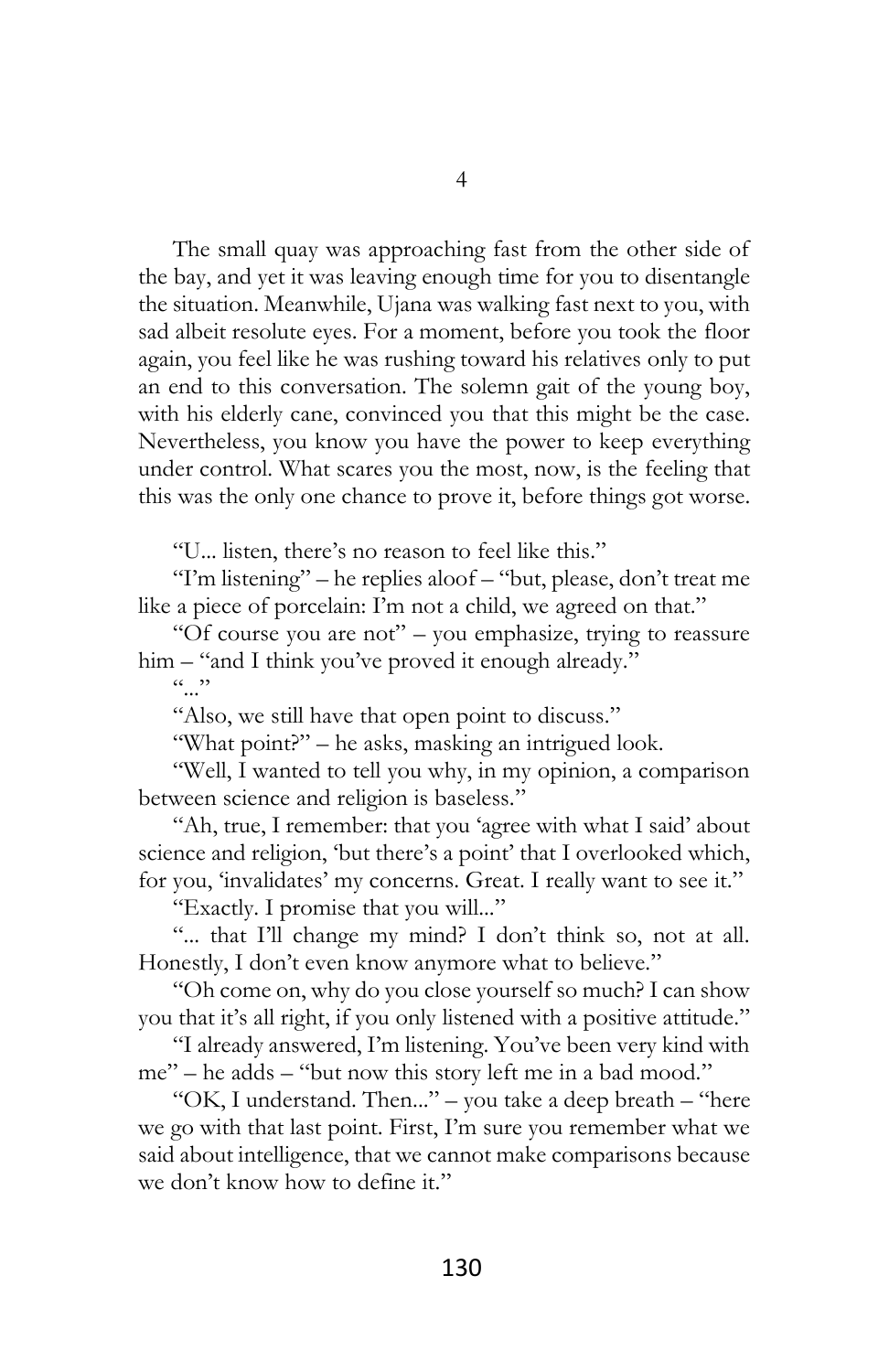$K_{PS}$ "

"Good. And you also remember about mysticism, you made it quite clear" – you both smile.

"Yes."

"Cool. So, we don't need much more. All I wanted to say" – you add emphatically – "that invalidates your issues is that it's not even possible to compare science and religion. See what I mean?"  $\overline{\cdots}$ 

"The reason is that they're based on completely different assumptions, and they care about completely different points."

"If you made all this very long and bombastic introduction to tell me that they are very different, well, I would be even more disappointed than before..."

"Oh boy, why are you so skeptical now?" – you ask with displeasure – "Of course that's not all: they're not only different, their very principles are. Let's take science, for instance. Science is based on the scientific method: starting from observations, scientists formulate hypotheses which are tested by experiments, so that they can be refined or discarded. This is how..."

"I remember"

"Good. Now take religion. There are many religions (Islam, Christianity, Buddhism, Hinduism, and many others) which seem quite different" – you continue – "but they all share the same fundamental traits. In general, they all separate the world in two parts: the earthly and the divine."

"I know all these things."

"Yeah OK, I knew but let me elaborate!" – you reply, slightly irritated – "So, religion is all about the relation between feelings or actions of a person and whatever they consider divine."

"Are you a believer?" – he asks naively.

"No U, I'm not." – you reply firmly – "At least as it's usually conceived. Anyway, this is not important now."

"OK OK, don't get upset please. I just asked."

"I'm not upset... I'm only afraid that, if I don't explain it well, you won't be satisfied by the answer... and I would not like to hear your complaints again" – you conclude, adding a sincere smile.

"OK I understand, sorry, I'll be more careful next time."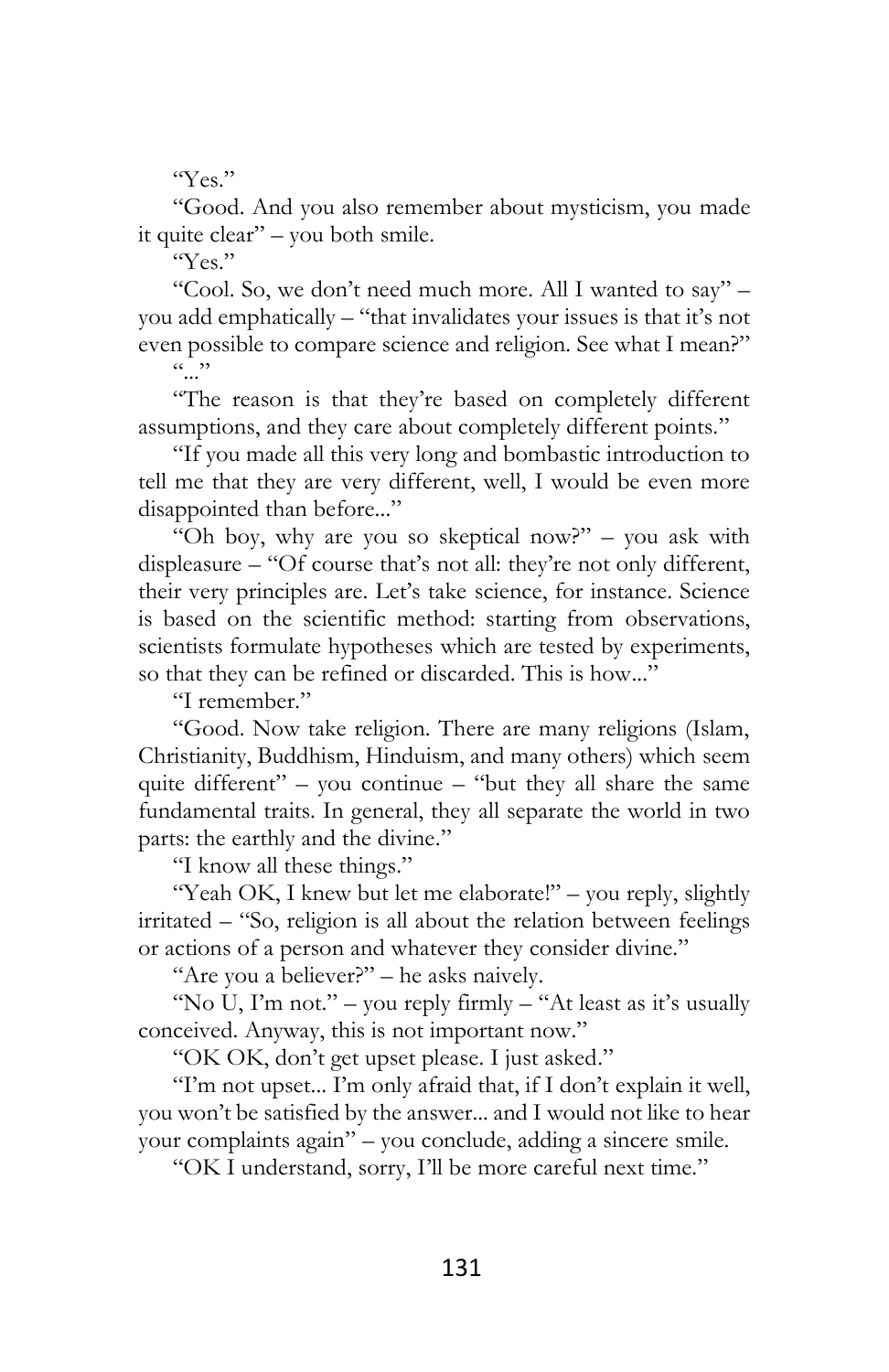"Fine, don't worry. Let's get to the point instead, otherwise we will reach that quay before we start."

"Yeah let's do it, I want to hear what you wanted to say!"

"Cool, that's how I like it! Then, where did... right, the 'divine'. So, what is 'divine' for believers?" – you ask rhetorically – "Well, there's not only one divine: there is one for every person or community, and it can be an object as well as a deity. What matters is that the person feels the need to show respect to this entity, acting in a solemn way whenever it's involved."

"I see... but, in the end, what is the role of religion?"

"Oh, that relation *is* religion! Religion is the union of all these beliefs and habits. When these beliefs are shared by a group of people, a Church is born."

"I see, I'd never seen it this way..." – he replies in awe.

"Really? I see, maybe at school or catechism they only show one perspective. Anyway this is how things work when you look at them from far and consider also the other credos in the world."

"Maybe... So, I got lost, what was your point?"

"My point?"

"You wanted to say why science and religion are so different that it doesn't even make sense to compare them."

 $(0, 0)$ 

"That I was disappointed because we should trust textbooks, which print theorems, made by unknown scientists, which are not verified... and for you, this is different from a believer who trusts in miracles or superstition. Don't you remember?"

"Of course I do. So, now I can tell you my point and you can tell me what you think about it."

"Sure, I'm all ears!"

"Great. So, my point is that they cannot be compared because science requires reproducibility. Once you accept its axioms, such as those you saw in geometry, everything in science is consistent and can be reproduced by everyone, in principle at any time. Sometimes it may be necessary to have a lot of patience to redo the calculations, or money for the equipment... but in the end, everything is in your hands to validate a result."

 $\vdots$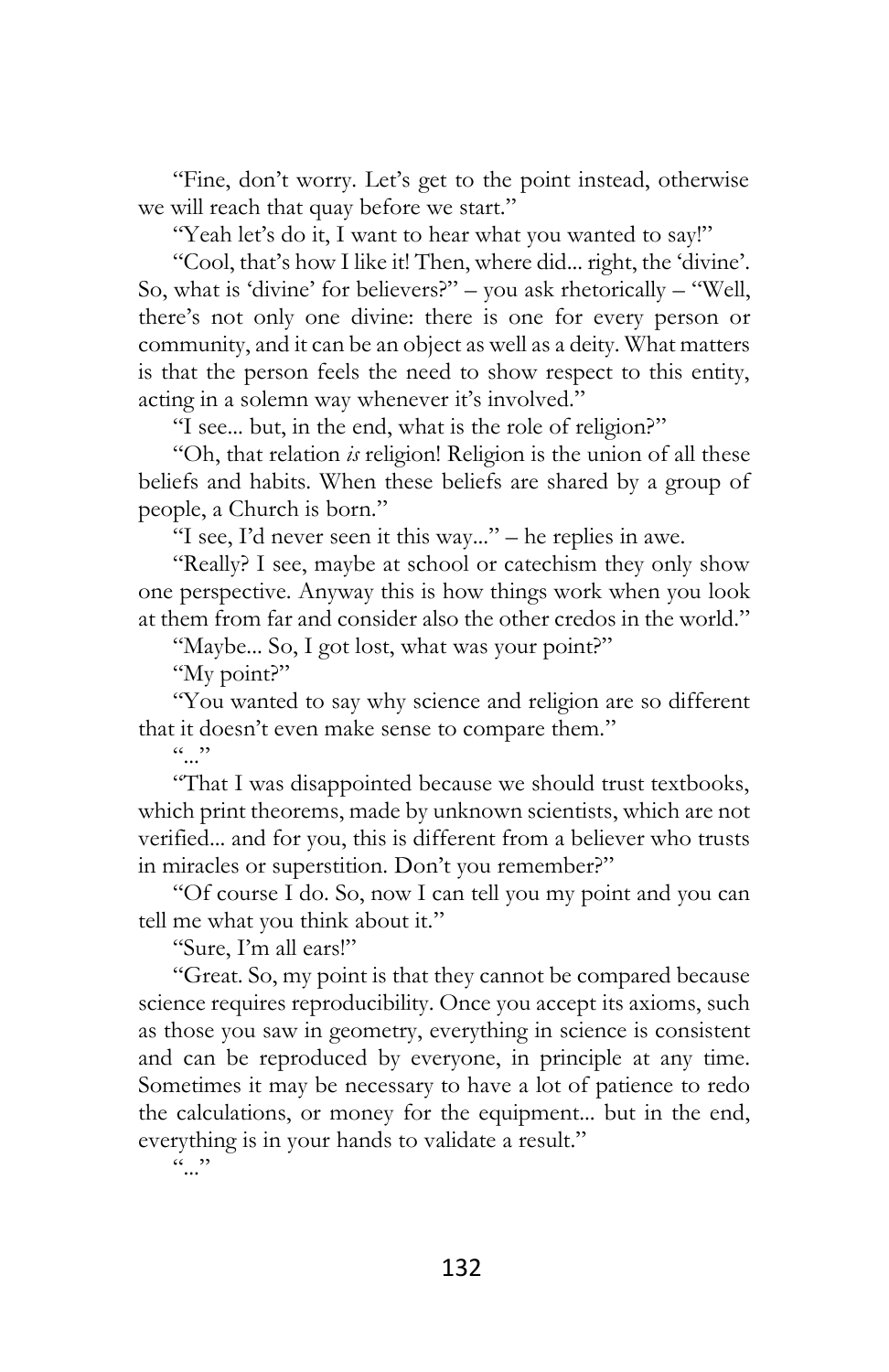"This is true both for the simple tests you carried out at school and for the most expensive and prohibitive experiments in the history of science."

"For instance?"

"For instance… what people are doing at CERN: a gigantic agglomerated of top-notch technology, which involves twenty or more countries, for cutting-edge research in physics."

"Wow, that sounds... impressive..."

"It is... and yet, we can check their results from home!" – you add with emphasis – "thanks to the data made available online by the people in these projects. We can take that data, apply formulas and verify if all worked as it should..."

 $(0, 0)$ 

"... while for theoretical studies, like geometry, we only need pencil, paper and patience. So, the take-home message is that in science all the power, and responsibility, is in our hands."

"... and religion?"

"Religion is completely different: it doesn't care to verify whether or not a 'divine' fact, like the existence of god, is true. It simply *is*: believers don't need to (and often cannot) verify everything, as long as it resonates with themselves. This is where faith comes into play: it's the backbone."

"But also in science you trust people you've never met, no?"

"Good that you asked. The difference is that in science I have, or someone for me has, the power to reproduce a certain result, while for a god, for instance, there's nothing that can be proved. It's an intimate connection between two entities (the person and the divine), and others cannot interfere with it. If you think about it, it doesn't even have anything to do with the world we live in… although deities are supposed to rule it, somehow."

"So, in science there's no need to have faith, while in religion it is, of course, essential."

"Not exactly: faith is important also in science, but in a different way. For instance, scientists trust the axioms of a theory: whatever they study, it develops from them, which are taken as true and not provable. I'm sure you've seen them at school."

"Yeah, true..."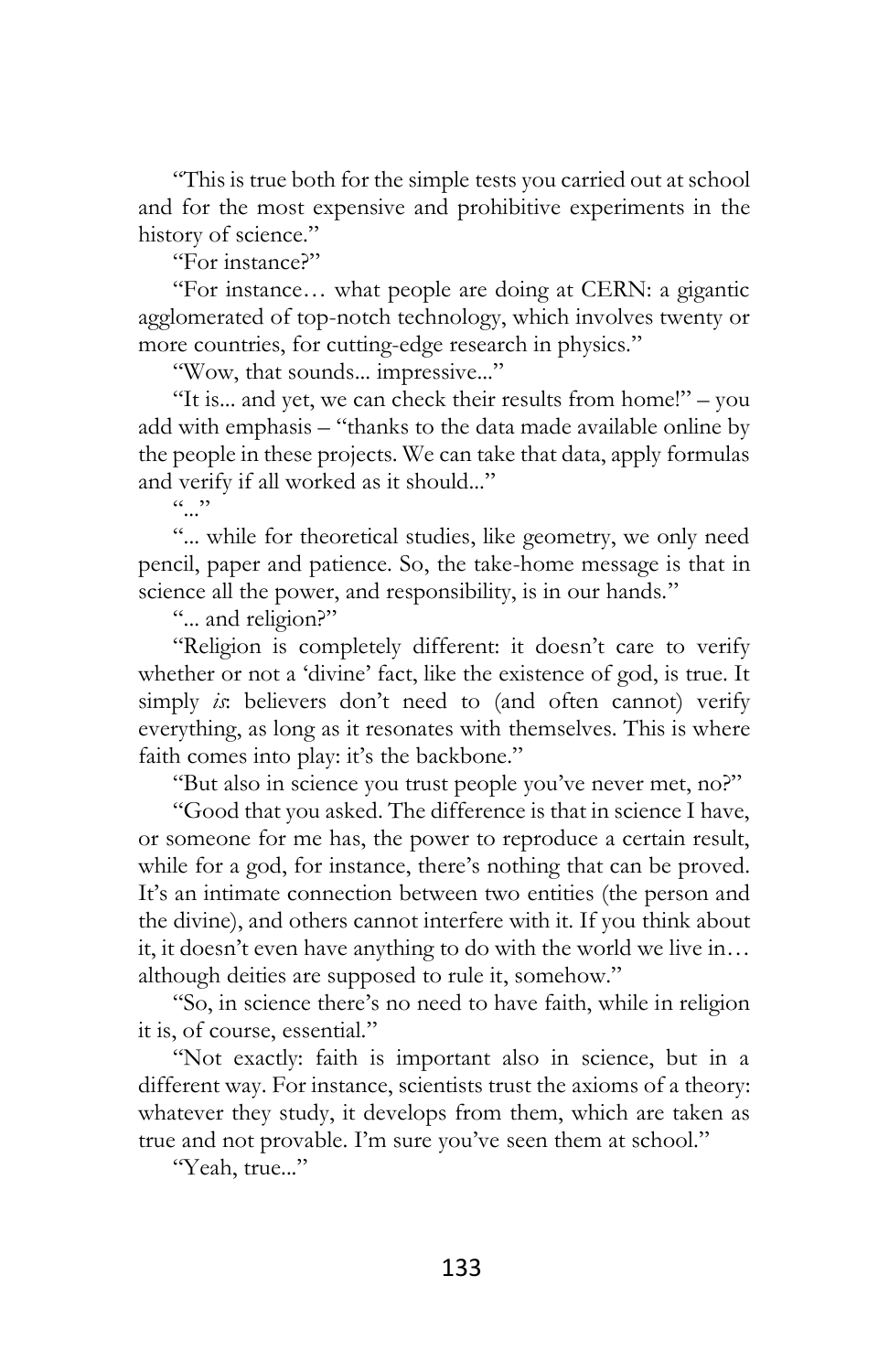"Great. Also, scientists trust the work of the other colleagues, since, on a practical level, they do not have the time to thoroughly verify all the works. Yet, in principle they have the possibility to check whether something is correct or not."

"I had never thought about it in this way..."

"Glad that you found it interesting. So, this was my point, in short. I hope I convinced you, even if you were so skeptical and aggressive when we started."

"Yes, I think so... there's just one thing I don't understand."  $(0, 0)$ 

"If one can be verified and the other one can't, why some people prefer religion to science? Above all, why can't scientists convince them to join their side, which is clearly better? Don't they care about all those people?"

"Oh come on, again!" – you laugh. "What?"

"Nothing..." – you smile – "The point is that they base their beliefs on different pillars and, in particular, believers don't care about reproducibility. That's why scientists won't ever, ever, convince them that there's no god. Believers don't care about it: they feel it inside, and that's enough for them."

" $Oh$ "

"Let me add: just like scientists have a hard time convincing the anti-vax. They don't share the same fundamentals: if they did, even with no knowledge about science, people would always trust scientists. There would be no reason not to."

"Have you ever tried to convince one?"

"Me? Yes, once. In general, this is more or less how it goes: you ask them if they trust science and they say they do (they trust that  $2+2=4$ ) and they are aware that the math behind it becomes quickly harder, so that they cannot follow it. Nevertheless, even if numbers support vaccines, eventually they refuse them. At some point, math was not to be trusted anymore... and when you ask them where and why their trust failed, they cannot answer. Also" – you murmur – "when something becomes emotional, then it's difficult to object without hurting their feelings."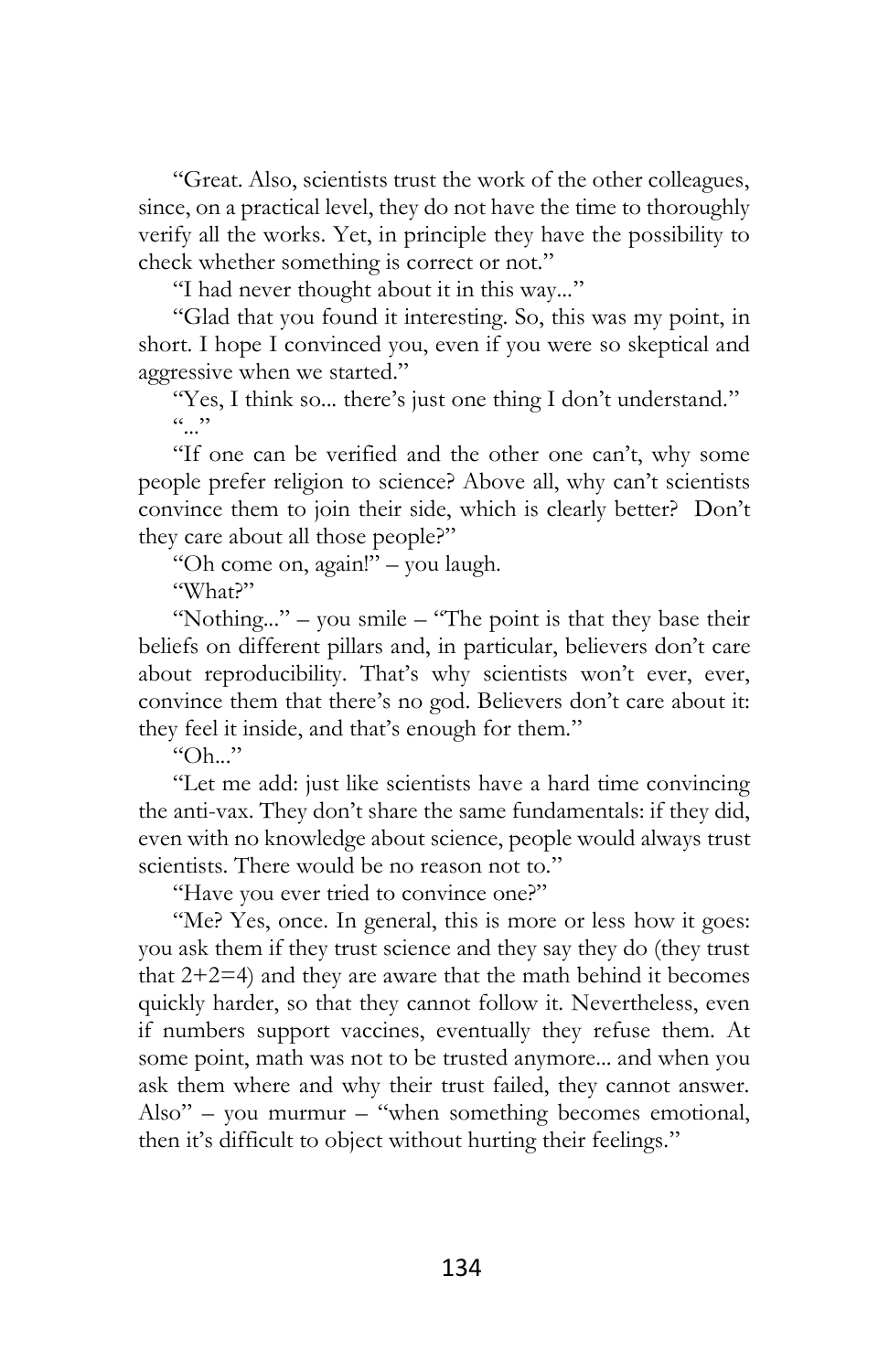"I see... and it's not a matter of being stupid or smart, but more a matter of what are your... how did you call them? Pillars."

"Somehow yes. Unfortunately, scientists don't understand this point and go insane in their worthless, rational debates against the anti-vax. You can't convince a deaf by yelling at them louder."  $(0, 0)$ 

"But don't get me wrong: it's great that scientists, journalists and politicians do their best to fill this gap. My concern is that, ultimately, this war can be won only with a stronger education."

 $(0, 0)$ 

"But let's go back to our second point" – you reply with energy – "when you said that science is better than religion. Again, science is not 'better' than religion: you use this word too easily, my friend" – you add with a bright smile – "don't you?"

"Maybe, but what's wrong now? Science wins easily over religion, also judging from your description."

"Not exactly. Religion has had a crucial role for society, since it took care of all those aspects, like morality and ethics, which are not within the scope of science. Without religion we would not be here today..."

 $(0, 0)$  $(0, 0)$ 

" $...$  and?" – he asks.

"... and we return to the start: this is all due to evolution."

## 3

"Evolution? Are you serious?" – he asks, astonished.

"Yes, of course. You see, we still had to take back that point about evolution, and here we are! Isn't it awesome?"

"You... how?! Either you're fooling me or you are a magician!"

"Ah, that might be true eventually, this was a real trick!"

"So, is this true or are you kidding me?"

"Of course it's true" – you reply immediately – "I would never joke like that or confuse you for no reason."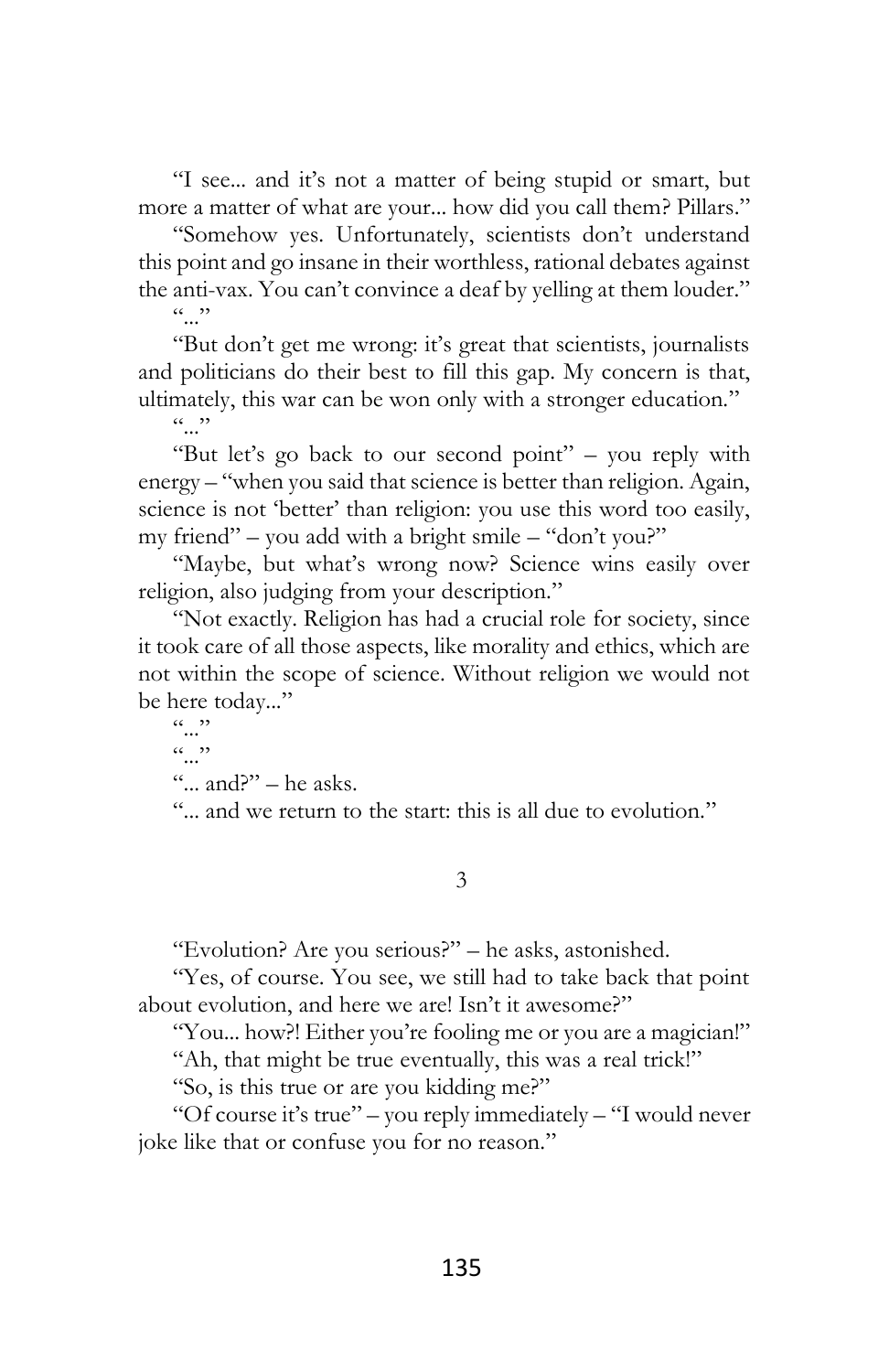"So, what do science and religion have to do with evolution?" – he asks, impatient – "Evolution explained how animals change in time, and I remember the example with marbles… but now? Now, you tell me that there is evolution also in religion?"

"..." – you keep listening, entertained by the monologue.

"I understand that evolution appears in science because it has to do with animals, and science also studies animals, but religion... religion doesn't have to do anything special with them! Plus, there's nothing to evolve in religion... maybe prayers can change, some traditions too, but this is not really evolution."

"You're right, those things have nothing to do with evolution. Instead" – you pause emphatically – "what was not entirely true was about animals! Actually, religion has had its say also on the origin of species. But there's much more we can talk about, not only about this example."

"The origin of what?"

"The origin of species... no?"

 $"Hmm..."$ 

"Ah, what a pity!" – you grumble – "It's super cool, you'll see it soon, but it's not really related to religion and evolution, so..."

"No no, I want to know now, you can't leave me this way!" – shouts the boy, raring to hear more – "Very quickly, I promise, please, and then we return to evolution."

"Oh dear, seriously?"

"Yes, why not?"

"Because we will never come to an end!" – you laugh – "Well, actually there's no one running after us, so..."

"So, let's do that!"

"OK, let's see it… but quickly! Worst case, we don't finish before the quay. I don't think anyone will mind..."

"I like it! So, what about the origin of the world?"

"The origin of species, not of the world!" – you smile – "Do you remember about giraffes and marbles? That animals..."

"Yes, I remember it."

"Cool. Then, well, that is a theory and, like every theory that's worth its name, there are people who refuse it."

"Are you serious?"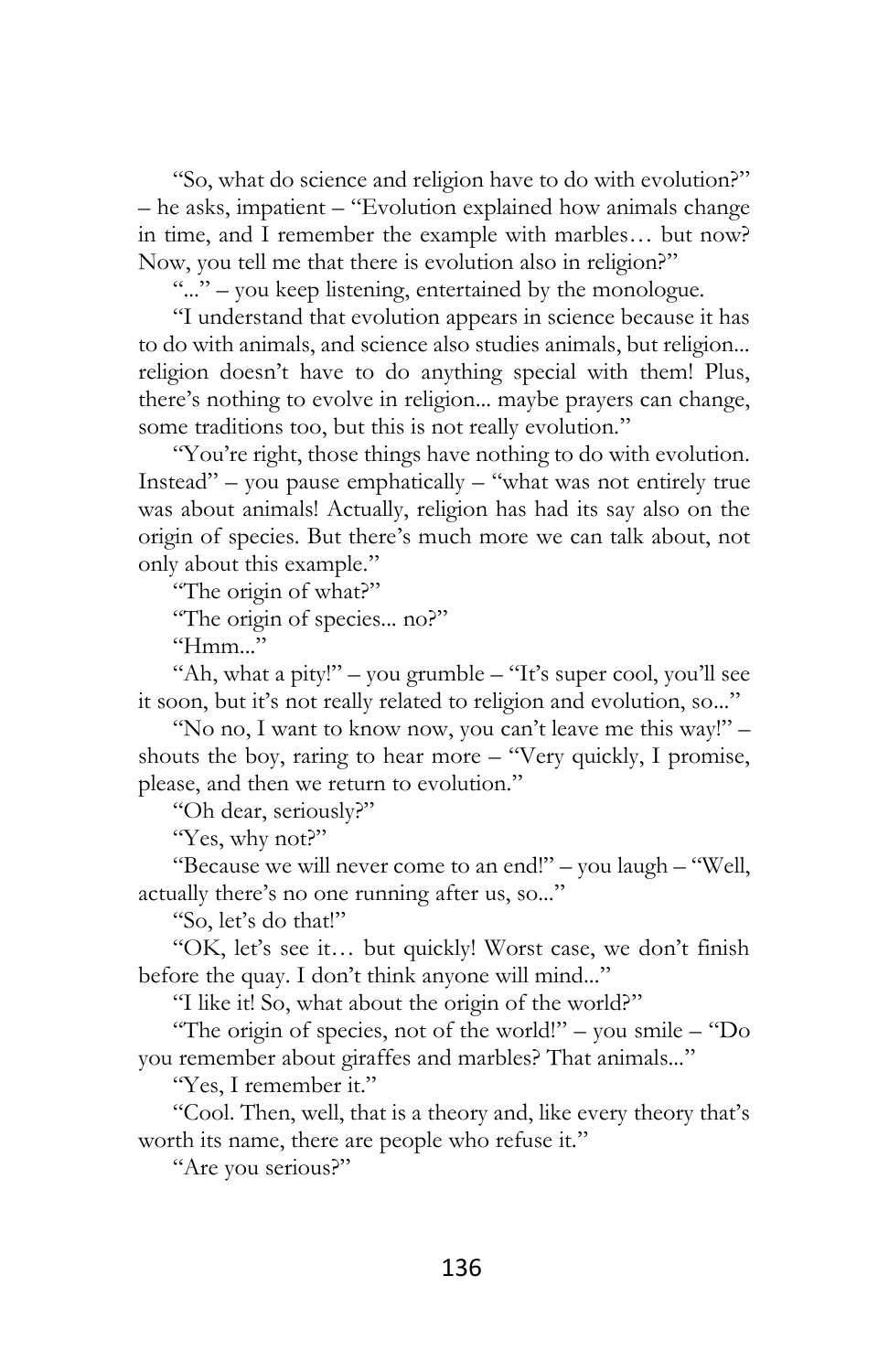"Of course. Does it surprise you?"

"I don't know... You presented it as if it were clear that it was the tru..." – he halts abruptly, eyes fixed on a distant point.

"Yes, I think you realized it by yourself, very good. We talked about science and the fact that theories, or models, are never completely true: in principle, anyone can come, disagree and try to disprove it. So yes, also the evolution has opponents... but they are relatively few and mostly believers."

"Believers, you mean, because of religion?"

"In a sense yes, that's why religion enters the game."

"OK..." – he murmurs, overeager to know more.

"So, the point is that some believers *do not believe* in evolution; rather, they adhere to what is called creationism. To make it simple, creationism says that everything on this planet was born with a divine intervention."

"And why does this go against evolution?"

"Oh, for so many reasons! For instance, they believe that all living beings were created just like we see them today... so, no room for evolution! For them, only what is written in the Bible is true... and evolution is certainly not compatible with that."

"Wow" – he whispers.

"Yes, unbelievable. Actually, this naive explanation is so basic that it simplifies everything, getting rid of many problems. A life where a god has chosen everything, and where nothing ever changes: what more could you ask for?"

 $\begin{array}{c} \overline{\phantom{0}} \\ \overline{\phantom{0}} \end{array}$ 

"I'm joking of course, that was sarcasm. What I mean is that I find it reasonable that, in the past, people stuck to this theory: when life was a privilege, nature was mysterious and people witnessed death every day, it's understandable that one sought the most comforting solution. What's unbelievable is that so many people still support it today, even against the evidence."

"But why" – he asks, surprised – "why are they still so many?"

"Who knows. What I can say, which will make you happy, is that they are becoming more and more loose with time. For instance, now there are also intermediate theories, and people can choose softer versions of creationism."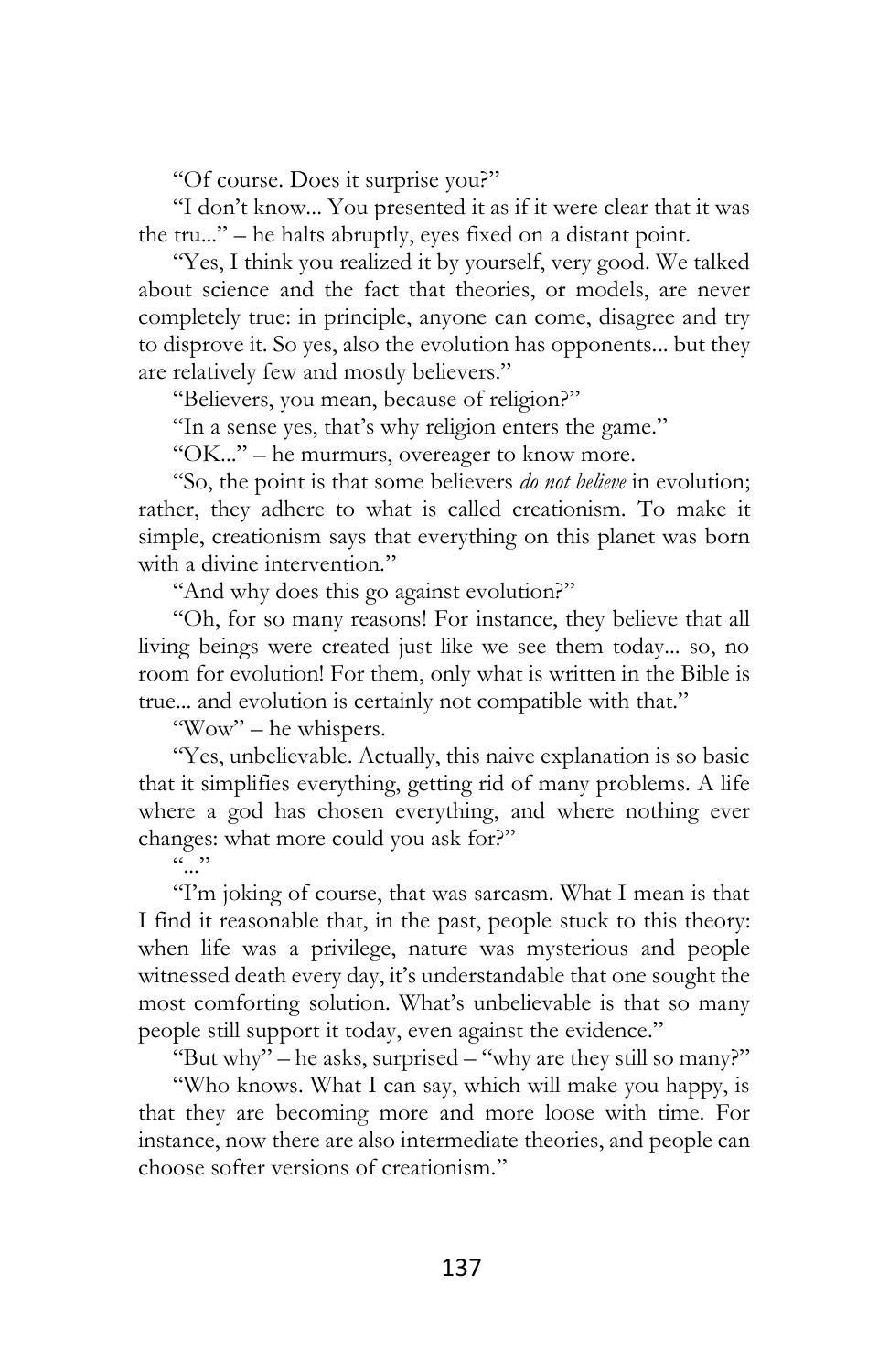"For example?"

"Uh, so many, I don't remember all of them. Some believe that god created the species and from then on evolution occurred. In particular, humanity was directly created as it is now."

"Not bad, this is already interesting."

"Let's say so. Then, some believe that a divine intervention occurred, somewhere in the past, to explain the emergence of complex creatures. Others, instead, are more open to discoveries and accept evolution to some extent, and that the age of the universe is that predicted by science."

"Why? Do the others use a different age?"

"Yes, very different actually! Since it must be compatible with the Bible, the Earth cannot be older than a few thousand years... instead of a million of thousand years... mind-blowing, isn't it?"

 $(0, 0)$ 

"Yep. Anyway, let's freeze the origin of the species and let's go back to religion and evolution, OK?"

"OK, as promised" – he replies enthusiastic.

"Great. So..." – you continue – "now I don't remember where we stopped, but we said that religion has played an important role in the growth of society, and this role was fundamentally different from the benefits given by science and technology."

"You said that 'without religion we would not be here today'."

"Right. The idea was not too complicated, I must say, but how about we try with another simple example?"

"Like the ones with marbles?"

"More or less, let's try!" – you reply with a burst of enthusiasm – "Hmm, OK... let's take your friends, for example... you have a nice group, I remember, right?"

"Right, I have a bunch of close friends."

"Perfect. Now, imagine that there is some task you have to solve. Any task, even simple, doesn't matter. My first question is: what changes, task-wise, if you are alone or with a friend?"

"That it's easier, of course."

"Easier, OK. If you don't consider distractions, and your friend doesn't make mistakes, that is true: being in two makes things easier than being alone."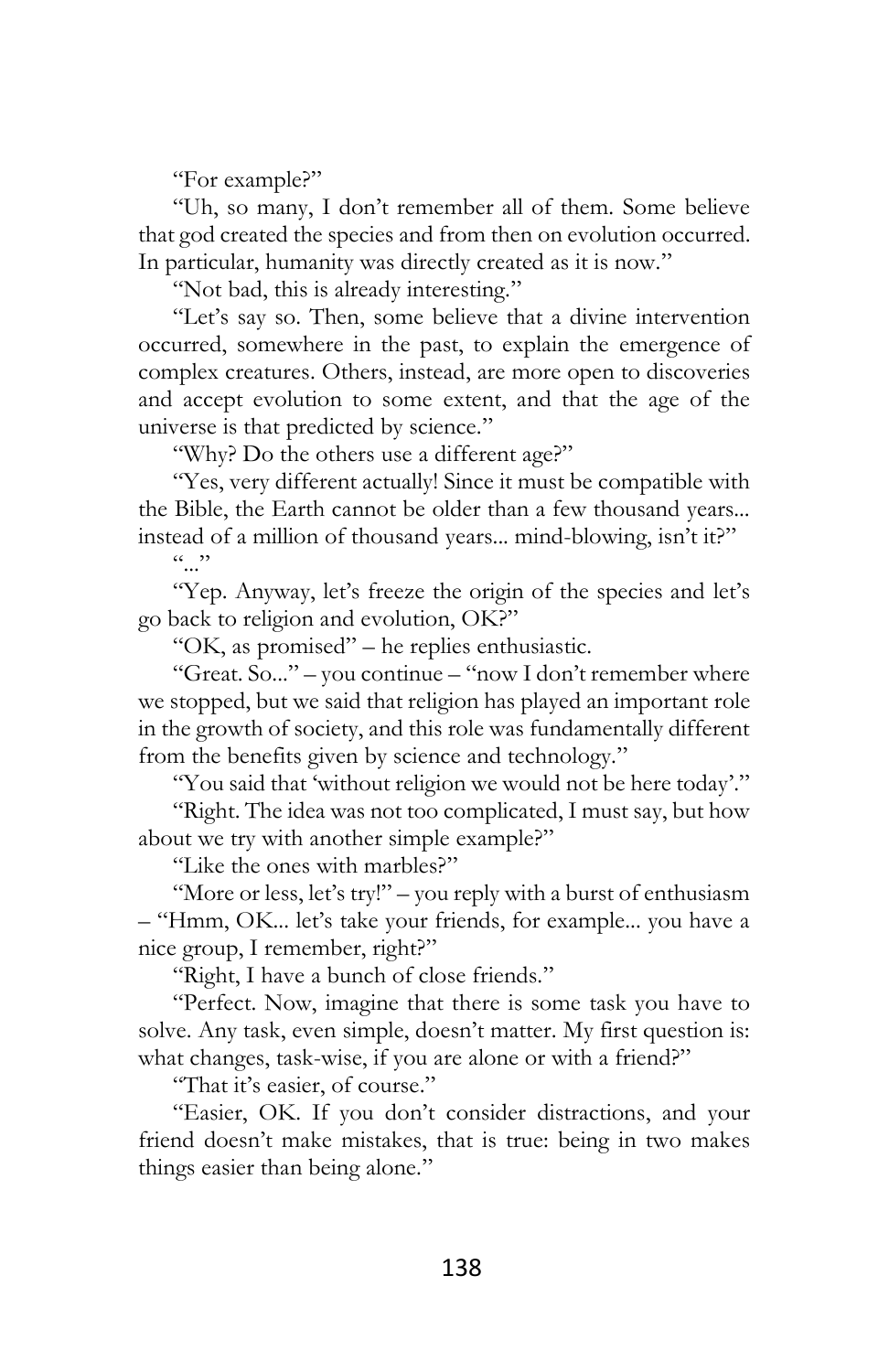"This is obvious, isn't it?"

"To some extent, yes" – you answer with confidence – "In fact, this is not exactly the answer I was looking for. You see, whenever you are already able to solve a task, being in two can make things twice as faster, or twice as simpler. However, if you cannot fulfill a task on your own, being in two also enables things that are otherwise impossible."

"I don't see where we are going but OK, clear..."

"Cool, we'll get there in a minute. Now, let's imagine the case where, again, you ask your friend a help but, this time, she is busy with some other activity that is interesting for him. You have your things to do, your friend has other things in mind, and for this reason you don't cooperate. What do you think will happen?"

"What will happen? You already described it: I would try anyway to solve that task by myself, maybe I succeed, maybe no, and my friend will do the same with theirs."

"Exactly. Maybe you both manage to fulfill your goals but, most likely, in a non-optimal way and only for things that are not too difficult. For example, building a house is not feasible alone, but becomes doable when more people are involved. So my second question is: if you had a magic wand, what would you change to make things better overall?"

"I guess that I cannot build a house with this wand..."

"No" – you laugh – "I guess not either."

"OK, then I would impose that, in general, we are all free to do our things, but sometimes..." – he hesitates – "how to say..."

"Yes, I think you got it, go ahead!"

"OK, let's say that whenever it's necessary (I have no idea who decides it), then everyone stops and collaborates to do things that, otherwise, are impossible alone" – he pauses and looks at you in the eyes – "Does it make sense?"

"Does it make sense'? It's perfect, that's exactly the point!"

"Hmm... I'm happy that you are happy, but I don't see what this point is. Also, my answer was just a fantasy, doesn't have anything to do with reality" – he adds with disappointment – "can you explain it to..."

"Sure! Why did you say that your answer is a fantasy?"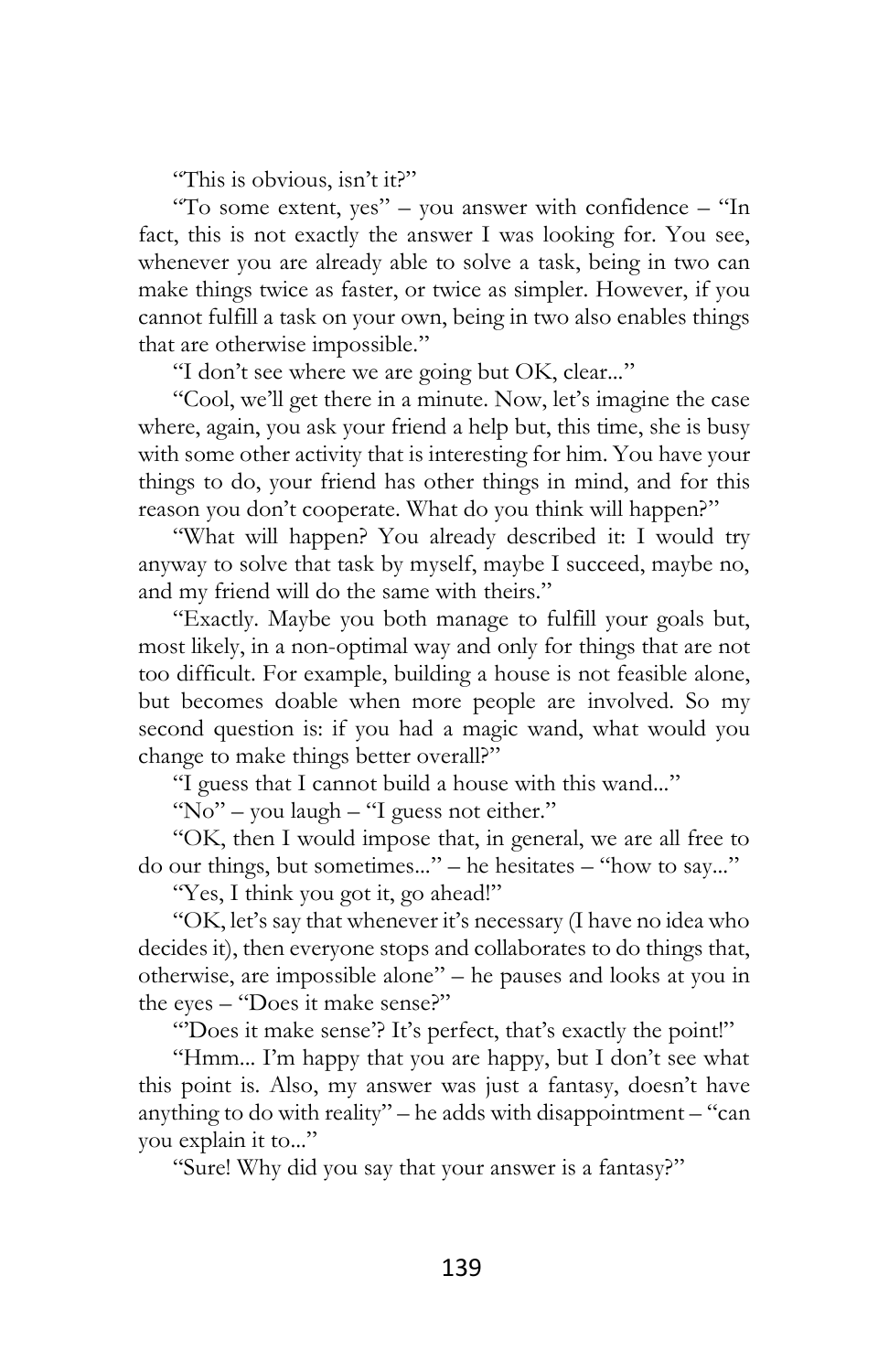"Why? Because you gave me a magic wand!"

"So, you say that it's fantastic because wands don't exist. Fine. What if they did?"

"They don't."

"Magic wooden sticks certainly not, but we can craft a spell that works alike. How about we call it 'religion'?"

"What?" – he asks bewildered.

"Yes, you got it" – you smile – "I'm trying to convince you that religion is precisely the magic wand you wanted to make your wish come true. Do you see how?"

"Wait, I'm confused..." – he slows down and stares at the tip of his walking stick.

"Look, it's very simple" – you give him time to answer – "Just look at the most diffuse religions, such as Christianity or that of the ancient Egypt: aren't they built, at the end of the day, on a set of ethic rules that dictate the correct behavior?"

 $T_{\rm PS}$  "

"Yes, they are. That's why they're practically equivalent to our magic wand, and they serve the same purpose when it comes to aligning people's individual interest for a greater good."

"I don't understand" – he shrugs his shoulders.

"What don't you understand?"

"I don't see how this can be true. In my answer the magic wand was... magical, and I could make everyone do whatever I wanted. Here instead this is not possible: religion gives rules, but it's up to us whether to abide by them or not."

"Maybe, maybe. So what if we had some way, any way, to push people to follow them?"

 $\overline{\phantom{a}}\phantom{a} \cdots$ 

"Let's say that we want them to have the same (cooperative) behavior, so as to build a fruitful collaboration. Can we find a way to push them in that direction?"

"By hook or by crook, you mean?"

"Wow, sounds extreme but in a sense yes. Of course," – you add – "without violence: we are all fair and peaceful."

"Without the use of force, I don't see how one can..." – he hesitates – "No we can't, unless we promise a reward to everyone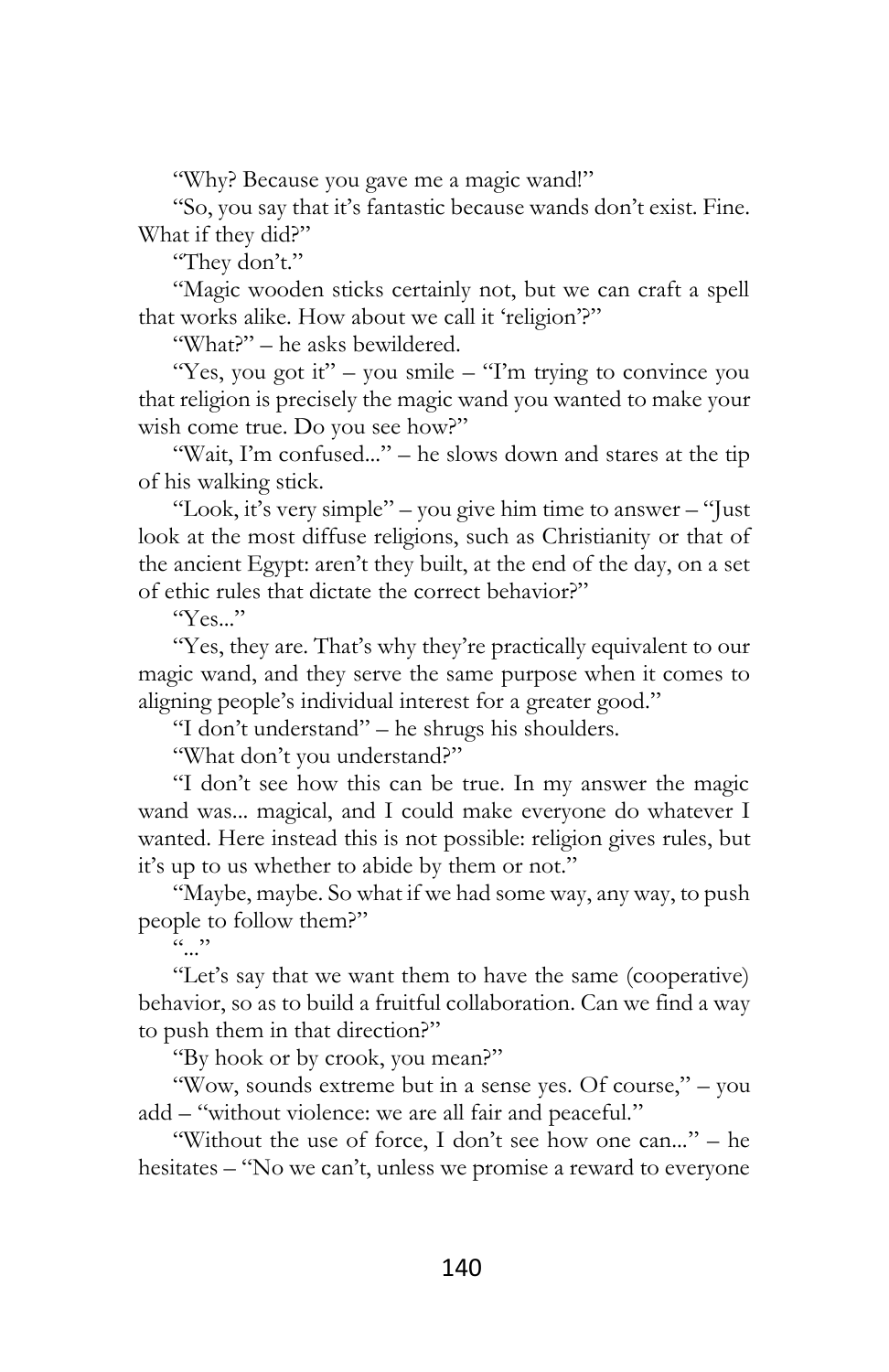who behaves well... but this is just an ad, it doesn't prevent people from behaving bad if they want to."

"Great, we're almost there! We can give a reward to everyone who behaves well and... in the same way... we can give a negative reward - that is, we punish – to everyone who doesn't. See? Easy!"

"What easy? You said we don't want to be violent and now you say that we threaten them?"

"Hehe, almost! Actually we would be clean, it's not us who would punish them!"

"How? If *we* are the rulers, who else would do that?" – he asks, bothered by the spiraling reasoning – "I'm lost again, can we go straight to the point please?"

"Why are you lost? We already said everything, we only have to put things together: who, in your opinion, is the best candidate to reward or punish people, whose authority cannot be questioned, blamed or undermined?"

"I don't know" – he says, puzzled – "It must be someone very powerful... and untouchable... and whose influence is, somehow, always present everywhere. I don't know any person like that."

"True, it's not a person indeed. Come on, what are we talking about the whole time?"

## 6

"Ah-ah, exactly, that's our magic wand! We cannot touch it, threaten it, rebel against it, and at the same time it conditions all our actions with the promise of paradise and hell. Brilliant!"

 $\cdots$ "

"We can even distribute an epic book that includes all its precepts, beautifully crafted to channel everyone's energy into one collective state of mind. There, everyone is even happy to limit their own freedom and to align their interests. Just imagine how much easier it became to control people in larger communities, when the orders were given by a fictitious, thus unopposable, omnipotent god?"

 $\sum_{i=1}^{n}$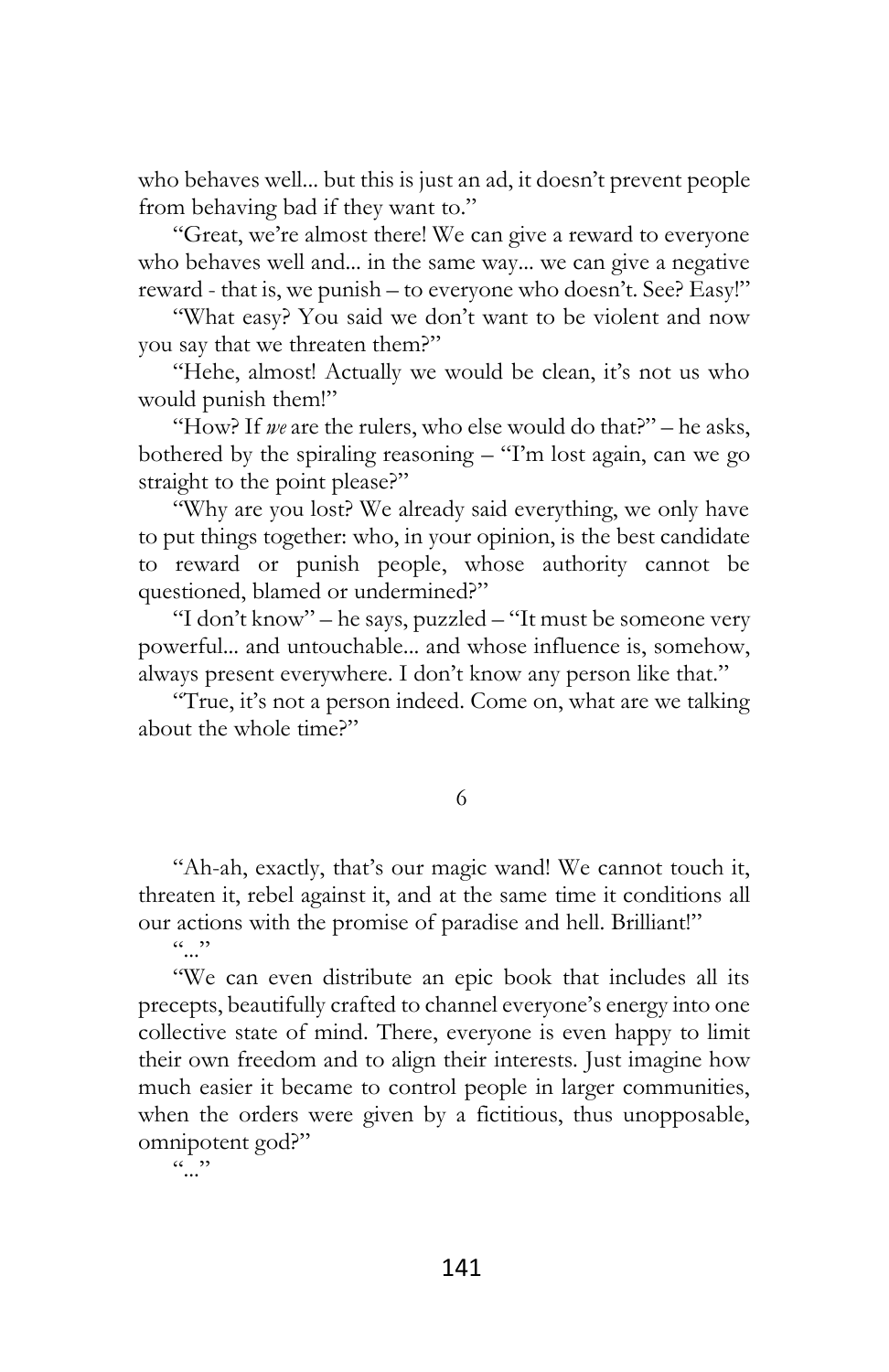"Don't you agree that it's simply ingenious? Honestly, to me this is one of the paramount, brightest expedients mankind has ever created. Look: since being a ruler is a dangerous position, you - a brilliant mind - conjure up another entity with much greater powers, to which everyone, ideally even you, has to obey. Then, you convince people that you, the ruler, are the only intermediary before this entity, which delivers its commandments through your person. Eventually, your requests are no more yours but its, and people cannot blame you for them, nor object to this fictive entity: the perfect crime!"

"This is not what I learnt at school, nor at home."

"I know, I know" – you reply with a benevolent smile – "I had religion classes too when I was your age, I remember it. In fact, this is just my truth... but certainly I'm not the only one who thinks this way! You might have heard of the famous quote 'Religion is the opium of the people': what I'm saying is not the same, but it's also not too far from that."

"No I haven't, and I don't know what to think. I can't believe that religions are born to instill terror in people!" – he continues, with an unusual mix of disillusion and curiosity – "Also, come on, how does all this story relate to evolution!"

"Oh no, I don't mean that religions exist to terrorize people! Maybe they happen to do it indirectly, to align people for a greater good. In this sense, you might say that they serve to manipulate the masses, but certainly not to terrorize them. However, to me manipulation is not the main motivation: religions crystallize the intimate, mystical relation between humans and nature."

"Sometimes you use such... what does this mean now?"

"Sorry. It means that, in my opinion, long ago religions where born to give a shape to the mysterious, spiritual bond between people and nature. Today we live in a world where everything is under control: we have thermoregulated houses, overabundant food, impressive technologies, weather forecasts, airplanes... No more need for miracles, superstition or divine interventions: everything can be explained by some laws written in a book."

"The Bible?"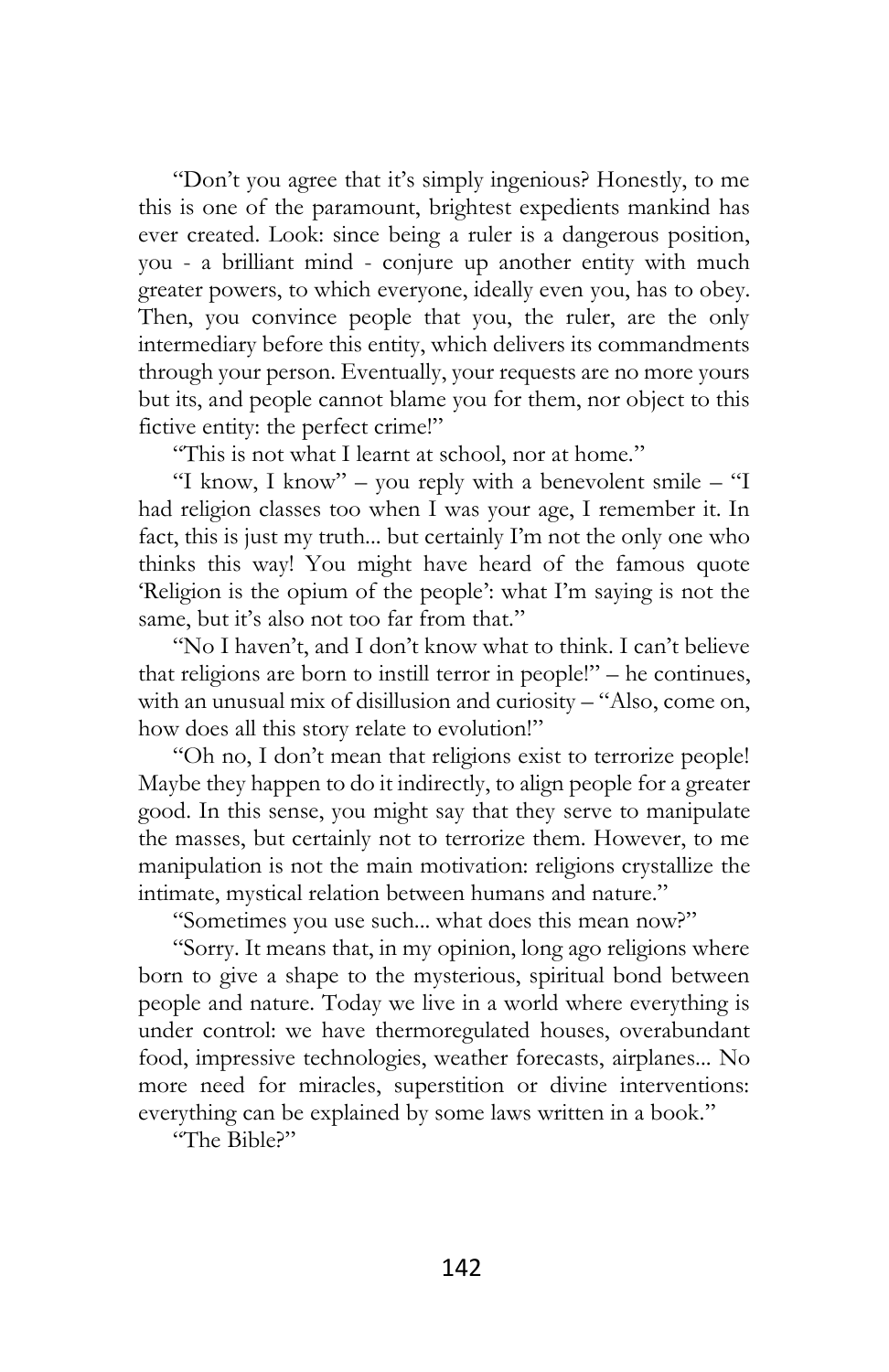"No, what do you say! I'm talking about science and the laws in scientific textbooks."

"But we said that science is always progressing and it cannot explain everything."

"Oh dear" – you grumble – "true... but, for all practical purposes, in the macroscopic world we can see" – you show the surrounding environment with your hands – "we can safely say that we understand *almost* everything."

"Hmm... OK. So what about nature?"

"Right. The idea is simply that, long ago, these laws were unknown and nature was romantic and evocative: just think about the movement of the stars, the four seasons, the elements, even life, death and diseases. So, facing a famine or the harshness of a mountain, it's understandable that our ancestors felt the need to introduce one or more deities, super-powerful and capable of influencing their whole lives. With them, natural phenomena were no longer chaotic but, in some self-referential description, due to a rational design."

"The design... of a god."

"Yes, however strange this can sound. Actually" – you add softly – "even *I* experienced something similar a few years ago, during a wearying hike: I started perceiving the mountain as a living entity, to respect and fear. It was memorable, something I would never imagine."

"Oh, I see... and so what?"

"This was just to describe how, I believe, religions were born. Then, with time, things became more structured until someone, intentionally or not, took advantage of it. This person used the concept of god to make it say what they wanted, controlling people and creating the hierarchical society we know today."

"This looks all so complicated..."

"It is, indeed, but it makes sense! Anyway" – you confess, unloading a sense of responsibility – "I hope it didn't upset you."

"No no, don't worry!" – he smiles – "I'll think about it again tomorrow, sounds really interesting!"

"Glad you liked, it's super interesting indeed."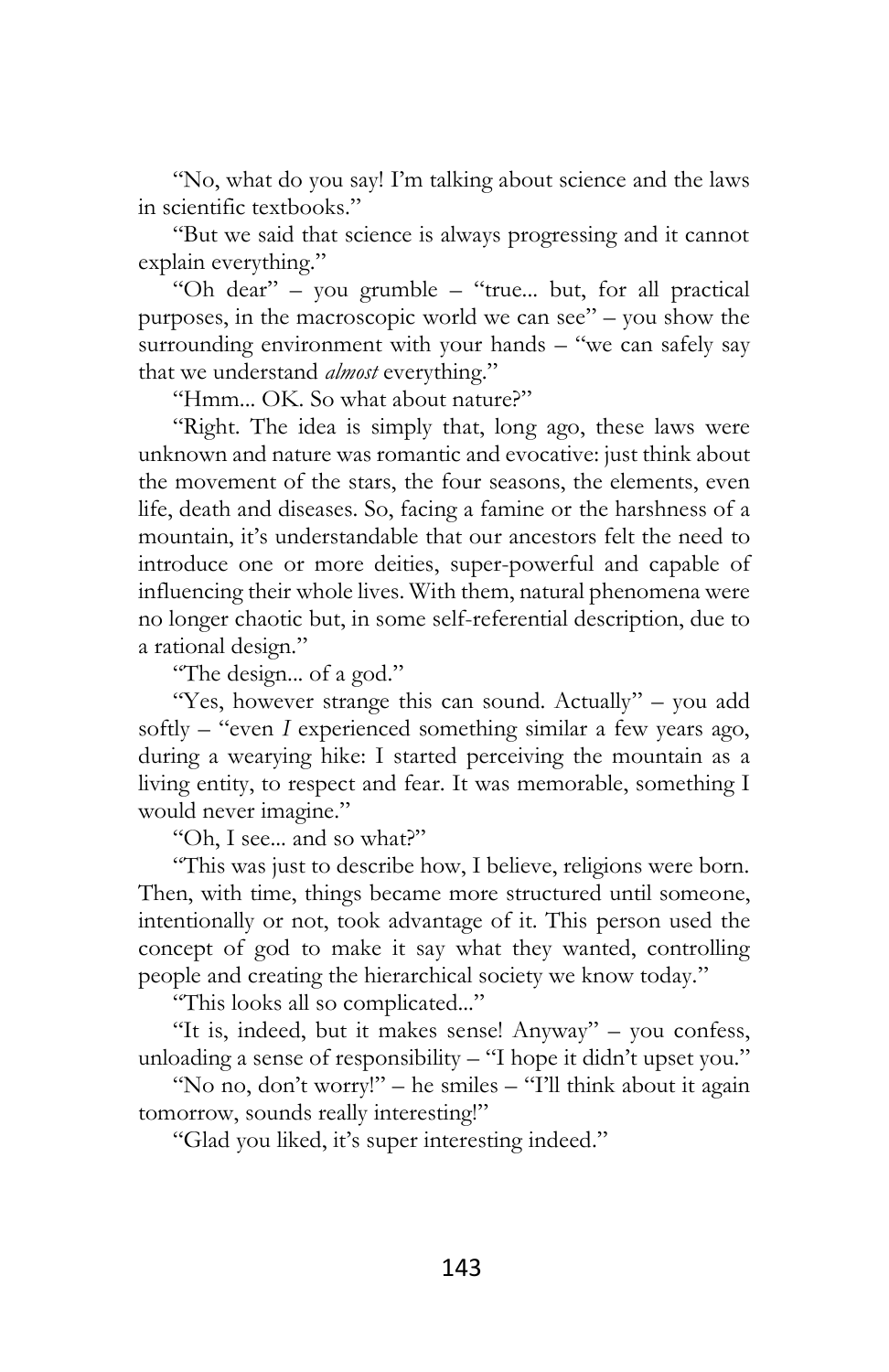The atmosphere was relaxing, down there on the seashore. A thick blanket of darkness had surrounded you from the ridge, while a bright moonlight was plotting out your way through the dunes. In front of you, the old quay was standing the cold waves, with its crooked poles and the wooden planks consumed by time. Below the planks, two little red boats, heavily damaged, where bumping into each other sustained by the water flows. To some extent, that sight appeared surreal to your eyes: you could feel the power of the ocean pour out onto the quay and, yet, their sway looked just soulless, and timeless.

You were passing by the quay in silence, contemplating the view for a few seconds. Ujana was enraptured by the spectacle, also scared you would say. He hesitates for a moment, looking at his stick and the seaweed on the wooden steps. His desires were crystal clear, written in bold characters on his face, but you let him act without saying a word. It's only when he meets your eyes that he turns to you and proceeds along the seaboard. "Well done" – you think. He continues to walk next to you, every now and then throwing a gaze to the quay, which was left behind on the path.

When you turn your eyes to the shadowed landscape ahead, which was dawning on you as you crossed the turn, you slowly focus on another little quay, not too far from there. From that distance, the two looked very similar and in similar conditions. More importantly, you realize that there had to be a reason for two wharves in a short distance. The lighthouse had to be not too far away, and maybe you had walked a greater distance than you estimated. Or, maybe, you were approaching a small village, right after this bay, where you could finally make a phone call. "There are so many boats here" – you consider – "maybe there's not only a town but a river too, and a bridge … that bridge." The idea of bumping into his fellow citizens, literally out of the blue and with the rescued child, felt absolutely heroic: a worthy ending to this adventure. Unfortunately, being at the sea level impedes you from tracking their movements. Yet, a rivulet of grayish smoke seems to ascend behind the treetops, and it reassures to imagine it's due to their passage. Honestly, deep inside, you cannot say what scenario would be more appealing to crown your journey.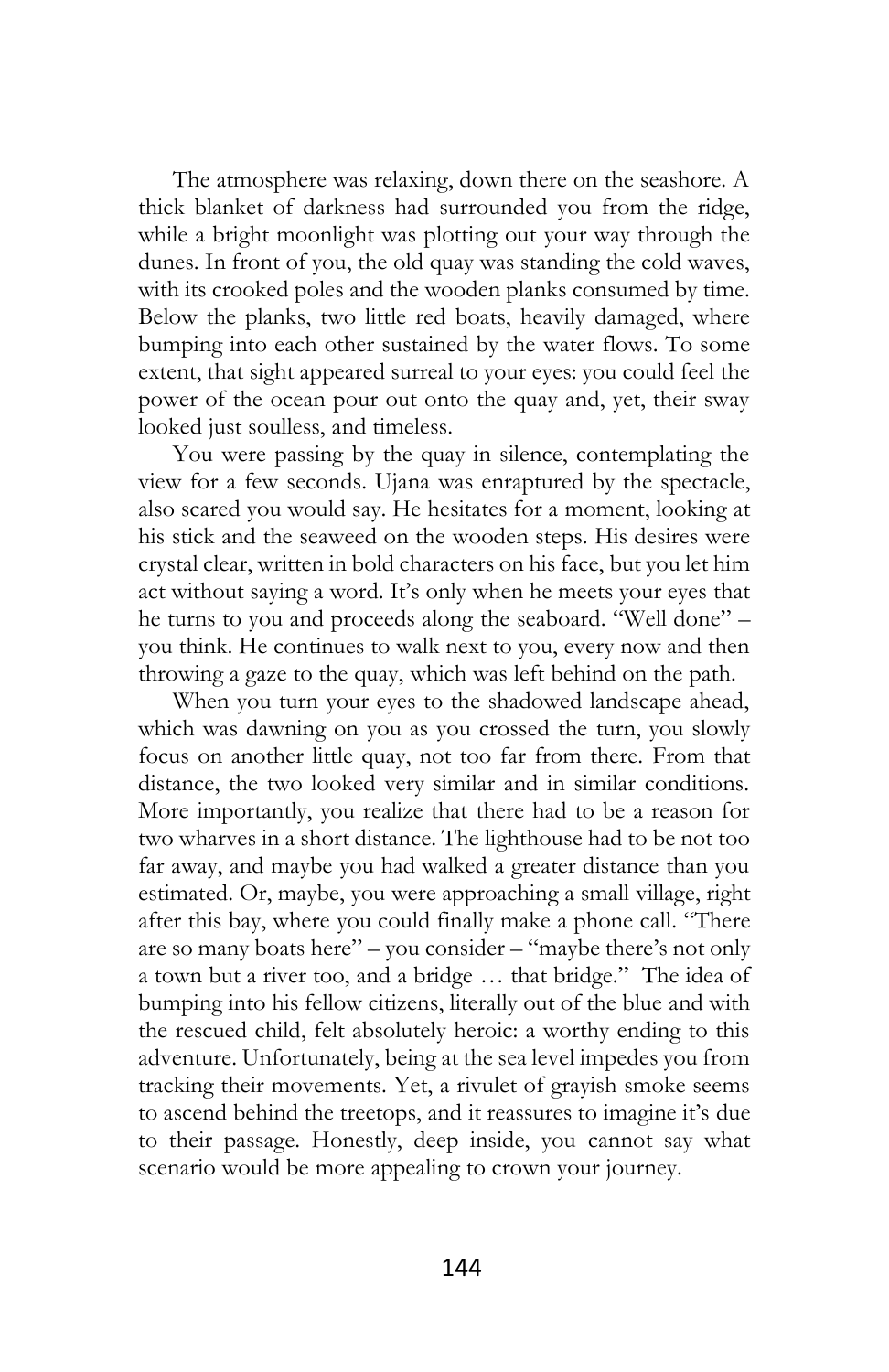"So? You didn't tell me how evolution enters religion!"

"Hmm... what?" – he drags you back into reality – "Ah, right, we didn't close it. Shall we?"

"Cool! I'm all ears!"

"OK, straight to the point: religion has played a central role in the development of ancient communities, shaping their structure. It facilitated the formation of society by legitimizing inequality among people - although churches claim we are all born with equal rights. So, by aligning individual interests in a community, religion provided a strategy that is successful to survive in nature." ... ,,

"Clearly, the laws and beliefs change with time and regions, reflecting natural and cultural changes, but the concept of aligned interests in a society is the only thing that matters now (to me). Also, since religions are spread all over the world, we can say that this is a favorable strategy not only in some lucky area."

 $(0, 0)$ 

"This brings us back to the example with friends and marbles: without religion, we would have never formed large communities to cooperate. This is the merit I wanted to acknowledge."

"Wow! I think I see what you mean, more or less… but where is evolution in all this story?"

"Oh" – you smile – "that's what I meant with 'favorable strategy': only the best survive!"

 $\ldots$  ".

"OK, I understand, let's make it simple" – you pause – "Do you remember the examples we made to explain the evolution, with marbles, gir...?"

"Yes, I said I remember it!"

"Great. So, I say evolution because religion enabled the fittest social behavior to cope with human nature. Briefly, instead of competing one against the other (where only the fittest people survive) we cheated: in our society, we learned to supply everyone with what he or she needs, and in turn we receive a benefit. In this way, we all take advantage of each other's strengths and what survives, eventually, are not the fittest individuals but the fittest